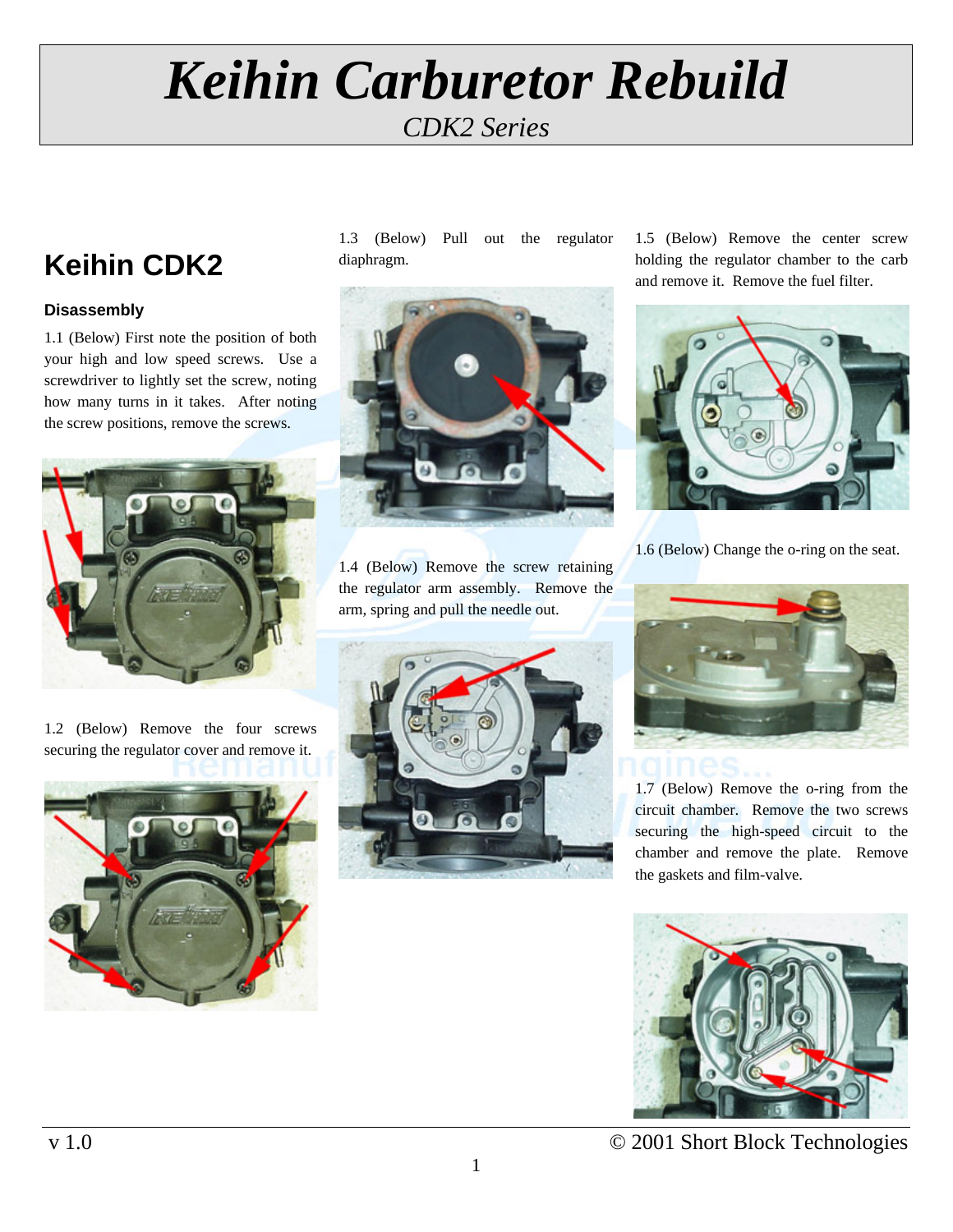# *Keihin Carburetor Rebuild CDK2 Series*

1.8 (Below) Remove the four screws securing the pump body and remove it.



1.9 (Below) Remove the two screws and nuts securing the check valves in place and remove them. Use a Tamper Proof Torx bit to remove the two outer screws and split the pump body. Remove the pump diaphragm and o-ring.



1.10 (Below) Remove the pump diaphragm and o-ring.



**Cleaning / Inspection** 

2.1 Use carb cleaner to clean out all the internals of the carb. Inspect all shafts, fittings, rockers, etc. for wear and broken parts. Replace as necessary.

2.2 Remove all gasket material from all mating surfaces. Some require scraping with a razor knife. NOTE: Use of chemical gasket remover will, in most cases, also remove the paint from the parts being serviced. Any paint removed must be replaced or you risk oxidation.

2.3 (Below) Inspect the high and low speed screws for wear and damage. The tips should have a smooth even chamfer without any mushrooming of the tips.



2.4 (Below) Inspect the fuel filter. Use compressed air to blow any sediment back through the filter. If the filter is clogged enough that debris will not release, replace the filter. NOTE: Do not use carb cleaner to try to clean the filters – damage to the plastic may occur.